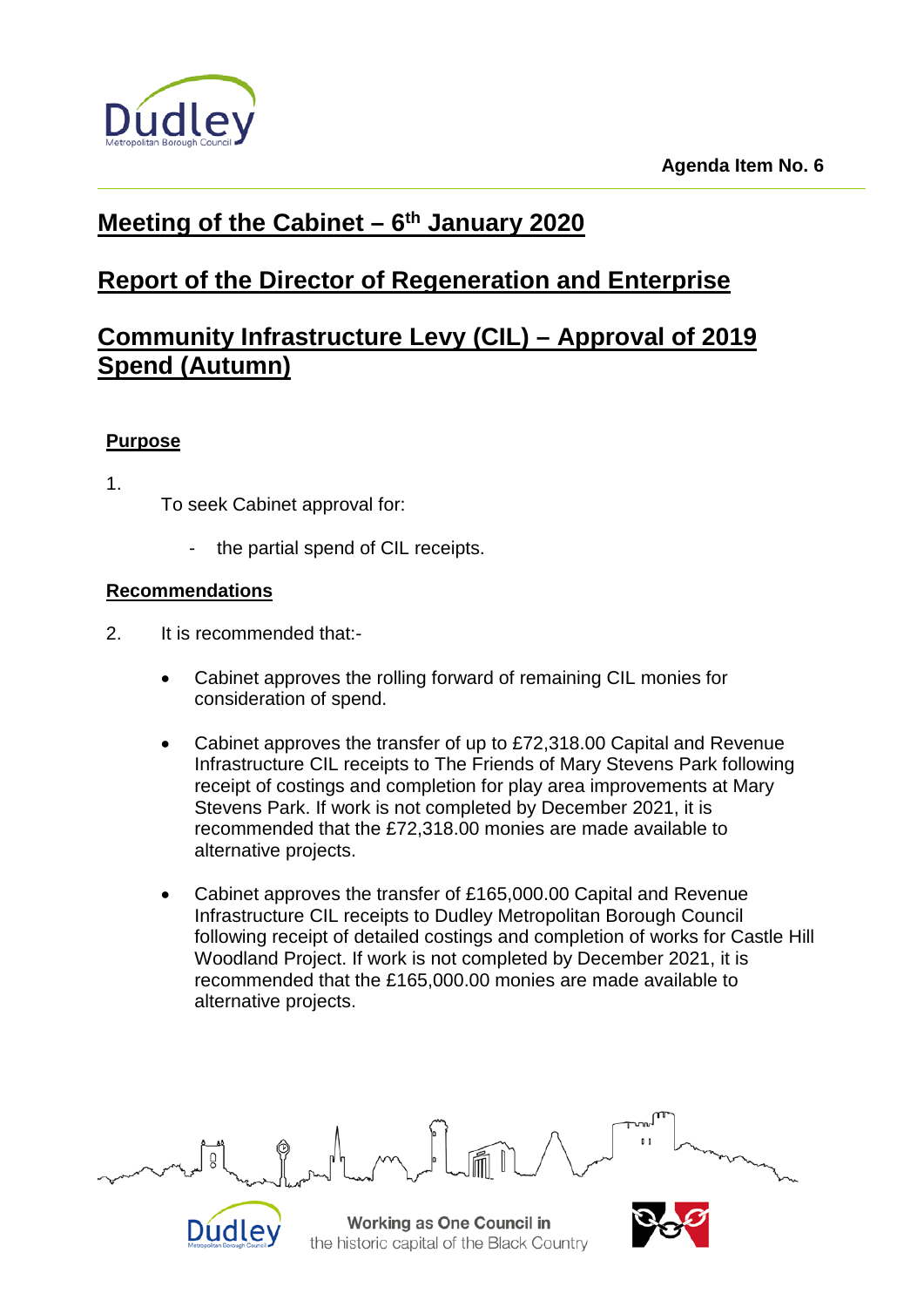### **Background**

3. CIL is a mechanism to secure financial contributions from developers on certain viable developments to fund or part fund infrastructure required to support growth and regeneration within the Borough. CIL monies can be used to fund provision, improvement, replacement, operation or maintenance of infrastructure to support the development of the area.

#### 4. Regulation 123 List

Any council that implements a CIL is required to have a Regulation 123 List. This is a list of specific costed projects and types of infrastructure that have been identified by various infrastructure providers across the Borough as candidates to be funded or part funded by CIL monies. It should be noted that inclusion on the List does not guarantee that CIL monies will in the future be allocated to the project; however CIL monies cannot be allocated to a project that is not included on the List.

#### 5. Spend of CIL receipts

Cabinet approved the process for the allocation and spend of CIL monies at its meeting on 26<sup>th</sup> October 2016. In relation to the spend of CIL receipts, the CIL regulations require that they are split into 3 categories as follows:

| <b>Capital and Revenue</b><br>Infrastructure Funding | 80% (or 70% where a<br>Neighbourhood Plan* is in place)                                  |
|------------------------------------------------------|------------------------------------------------------------------------------------------|
| Neighbourhood Funding                                | 15% capped at £100 per dwelling<br>(or 25% in areas where a<br>Neighbourhood Plan* is in |
| <b>Administrative Expenses</b>                       | Up to 5%                                                                                 |

*\*NB there are currently no Neighbourhood Plans in Dudley*

Council agreed at its meeting on  $9<sup>th</sup>$  April 2018, that any capital expenditure approved by Cabinet in future to be funded from CIL was to be included in the Capital Programme.

#### 6. Capital and Revenue Infrastructure Funding CIL receipts

These CIL receipts can only be spent on projects or types of infrastructure that are listed within the Council's Regulation 123 List and can be used to fund the provision, improvement, replacement, operation or maintenance of infrastructure to support the development of an area.



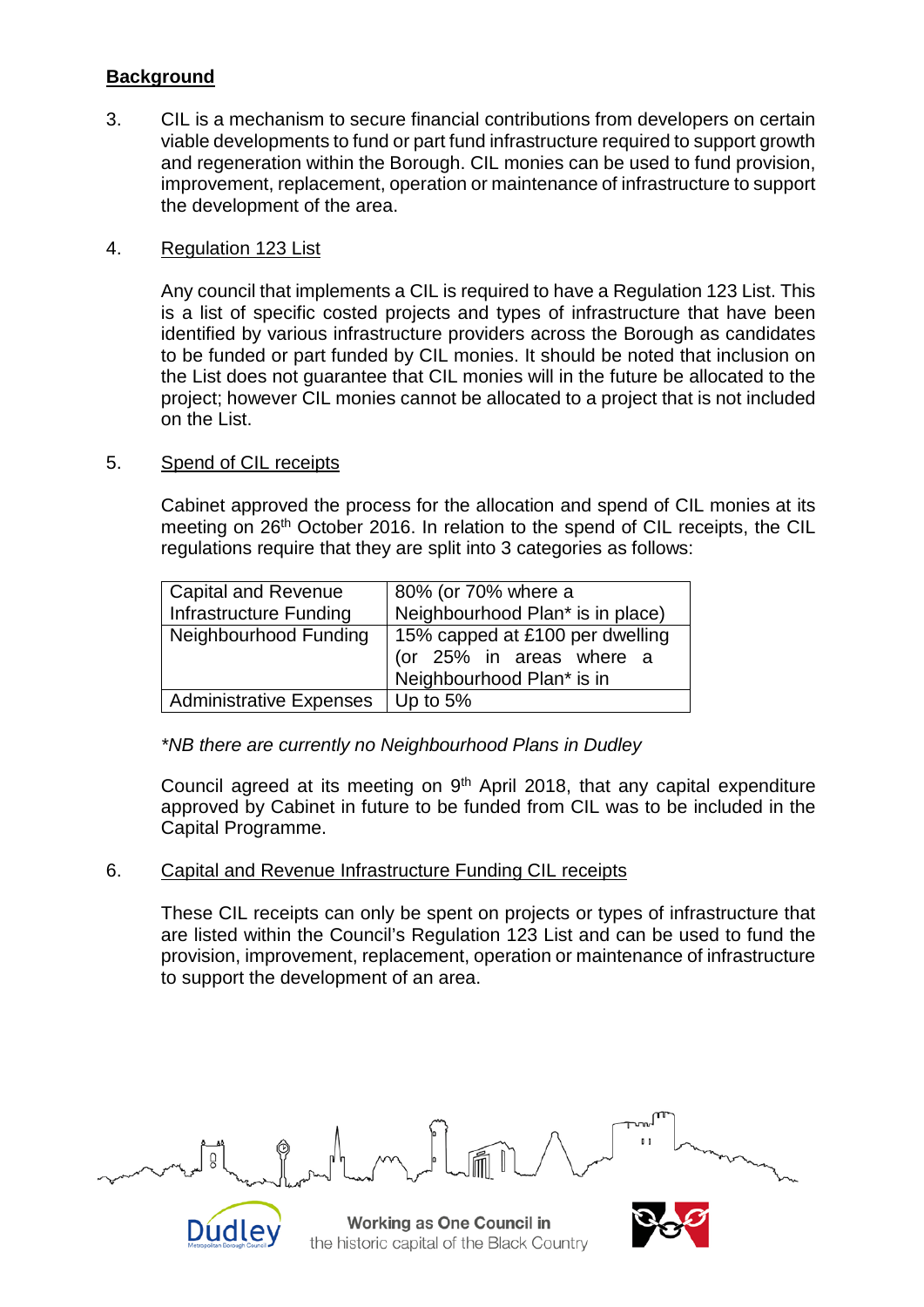- 7. A total of £518,520.57 has been received since the introduction of CIL (of which £274,996 has been allocated to date). Seven bids were submitted to the Council for consideration. These were as follows:
	- a) £2,000.00 For removal of fly tipping from the watercourse near Ten Acre Road, Gornal (submitted by Woodsetton Charitable Trust).
	- b) £110,000.00 For improvements to the Worcestershire Mid-Catchment Area to aid fish passage (submitted by Severn Rivers Trust).
	- c) £58,920.00 For the erection of the Stour Bridge parapet enhancement and celebration of 'Monarch's Way' (Public Art) (submitted by Transitions Stourbridge and Dudley Metropolitan Borough Council Artist).
	- d) £72,318.00 For improvements to the play area at Mary Stevens Park, Stourbridge (submitted by Friends of Mary Stevens Park).
	- e) £23,781.00 Erection of a sensory trail within the community garden at Stevens Park, Quarry Bank (submitted by Dudley Metropolitan Borough Council Environmental Services Greenspace).
	- f) £40,000.00 Design works for a flood mitigation system in Wollaston, to include existing sewer and network drain survey, hydraulic modelling and mitigation options (submitted by Dudley Metropolitan Borough Council Project Engineer).
	- g) £165,000.00 Works involved within the Castle Hill woodland project and Peggy's Meadow to include; enhancing ecological biodiversity and geodiversity, protecting the boundaries of the site from illegal fly tipping and the creation of a network of suitable paths and cycle routes (submitted by Dudley Metropolitan Borough Council Design and Delivery Manager).
- 8. The bids were considered by a CIL Assessment Panel comprising of Dudley MBC officers in October 2019. The outcomes were as follows:
	- a) The woodland project at Castle Hill and Peggy's Meadow satisfied criteria for CIL funding and scored 37 out of a possible 40 against the Scoring Prioritisation Matrix.
	- b) The improvements to the play area at Mary Stevens Park satisfied criteria for CIL funding and scored 33 out of a possible 40 against the Scoring Prioritisation Matrix.
	- c) The sensory trail at Stevens Park satisfied criteria for CIL funding and scored 28 out of a possible 40 against the Scoring Prioritisation Matrix.



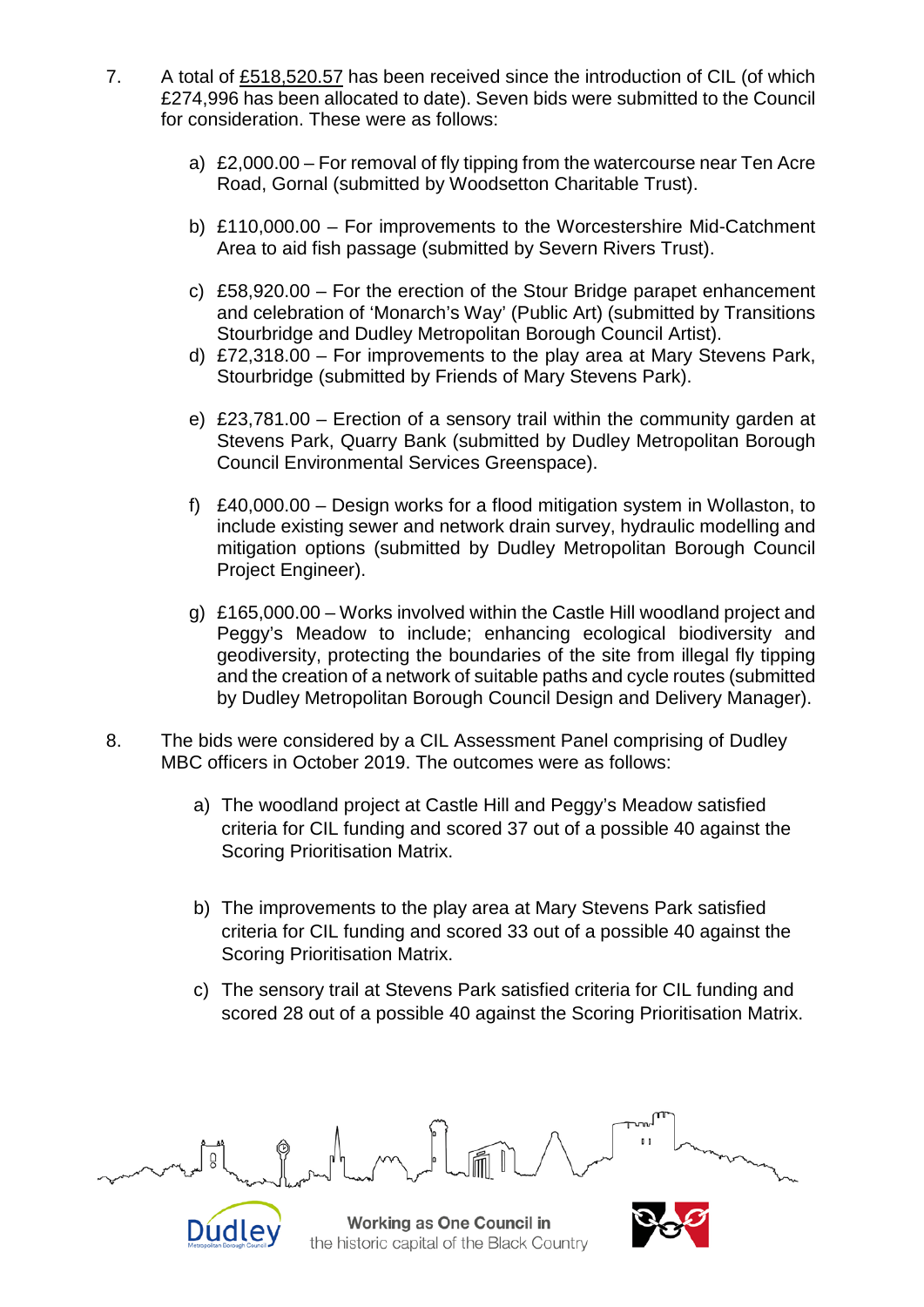- d) The Stour Bridge public art satisfied criteria for CIL funding and scored 27 out of a possible 40 against the Scoring Prioritisation Matrix.
- e) The improvements to the catchment area to allow for fish passage satisfied criteria for CIL funding and scored 21 out of a possible 40 against the Scoring Prioritisation Matrix.
- f) The watercourse clearance satisfied criteria for CIL funding and scored 19 out of a possible 40 against the Scoring Prioritisation Matrix.
- g) The design works for the flood mitigation project in Wollaston did not satisfy the criteria for CIL funding and was not scored. The project is pre-design works only at this stage and it cannot be confirmed that CIL funding would result in the completion of the project.

The woodland project at Castle Hill and Peggy's Meadow and the improvements to the play area at Mary Stevens Park have both satisfied the criteria for CIL funding and scored the highest against the Scoring Prioritisation Matrix. Members should note that there were insufficient CIL funds available to fund projects which scored in  $3<sup>rd</sup>$  or  $4<sup>th</sup>$  place.

9. Capital and Revenue Infrastructure Funding CIL receipts

The remaining CIL monies will be rolled over to the next bidding process. These will be combined with any further CIL income and will be made available for bids from projects on the Regulation 123 List. Currently there is a total of £6,206.57 remaining, after allocation to the above named projects.

### **Finance**

10. Since the introduction of CIL, a total of £648,150.72 of income has been received. As detailed in the body of the report, this has been allocated as follows:

| Capital & Revenue Infrastructure funding (80%)     | £518,520.57 |
|----------------------------------------------------|-------------|
| Neighbourhood Funding (15%)                        | £97,222.61  |
| Administrative Expenses Funding (5%)               | £32,407.54  |
| Previous allocation to Canal & River Trust         | £30,000.00  |
| Previous allocation to Dudley MBC Borough Artist   | £44,500.00  |
| Previous allocation to Dudley MBC Project Engineer | £200,000.00 |
| Previous allocation to Woodsetton Charitable Trust | £496.00     |

Of the Capital & Revenue Infrastructure amount, including the amounts detailed in this report, £512,314.00 has been allocated to projects. This leaves



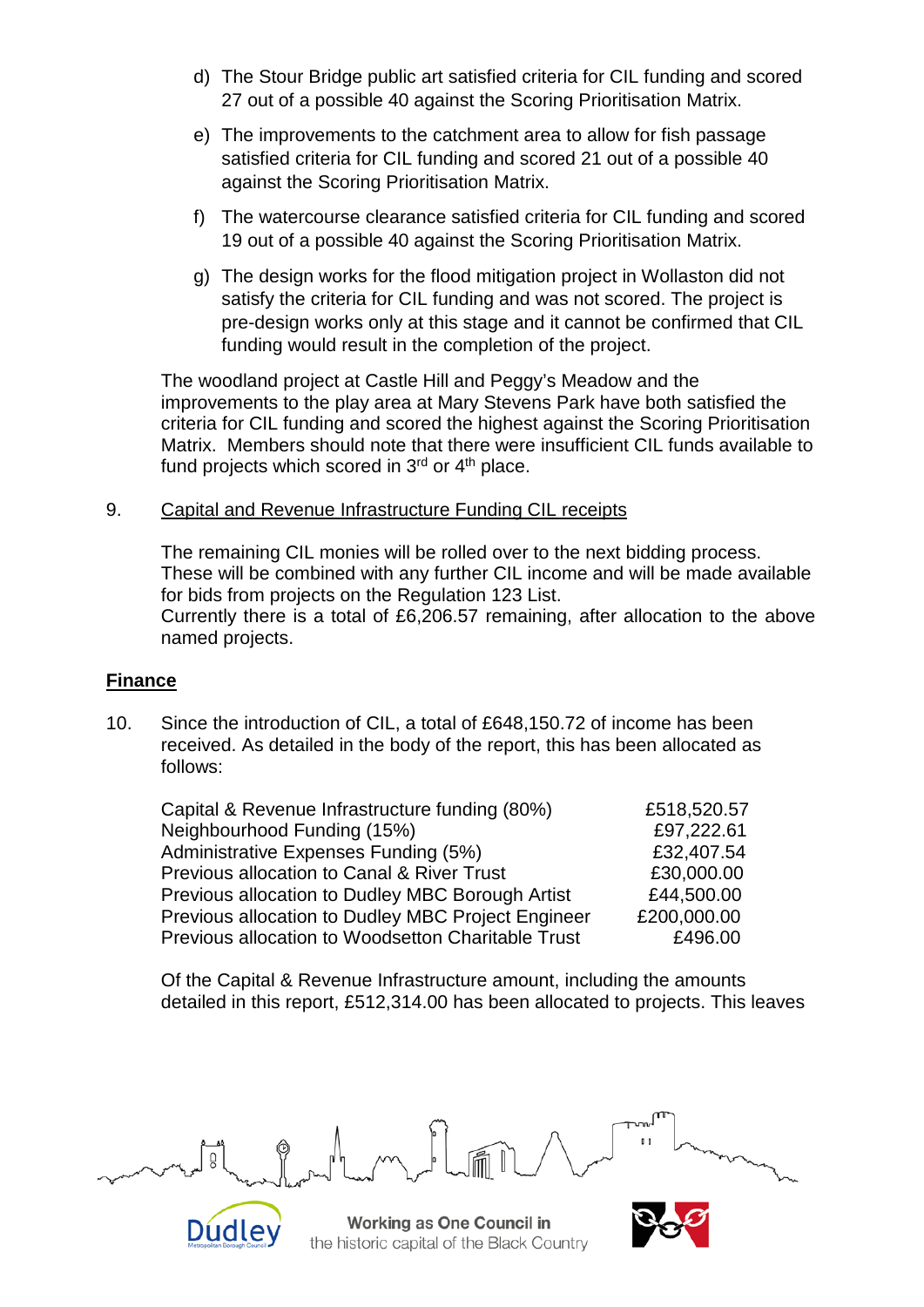£6,206.57 still to be allocated which will be rolled over to the next bidding process.

To date, no monies have been allocated through the Neighbourhood Funding, meaning the full £97,222.61 is still available for allocation.

#### **Law**

11. CIL, including the requirement for a Regulation 123 List and the spend of CIL receipts, came into force on 6<sup>th</sup> April 2010 through the Community Infrastructure Levy Regulations (as amended). The Planning Act 2008 provides a wide definition of the infrastructure that can be funded by the Levy, including flood defences, health, transport and social care facilities (list is not exhaustive).

The Regulations do not permit Affordable Housing to be funded through CIL as this will continue to be collected through traditional planning obligations. The three mandatory tests which must, as a matter of law, be satisfied when seeking planning obligations are set out in Regulation 122 of the CIL Regulations 2010 (as amended) namely: they must be a) necessary to make the development acceptable in planning terms b) directly related to the development and c) fairly and reasonably related in scale and kind to the development.

### **Equality Impact**

12. The proposals take into account the Council's Policy on Equality and Diversity. An up to date Regulation 123 list will assist in ensuring that the mitigation and benefits of development are address across the Borough. This will include meeting the needs of children and young people by seeking to provide sufficient facilities for them as well as having a positive effect on future generations. Details of the consultation will be promoted through a range of methods, including social media to encourage children and young people to get involved.

#### **Organisational Development/Transformation**

13. It is considered that by increasing the bidding opportunities available for projects then more of the available money will be allocated. This will speed up the process for progressing the projects, thus improving service transformation. There are considered to be no human resources implications resulting from the proposals.

#### **Commercial/Procurement**

14. There are not considered to be any commercial or procurement implications as a result of this report.